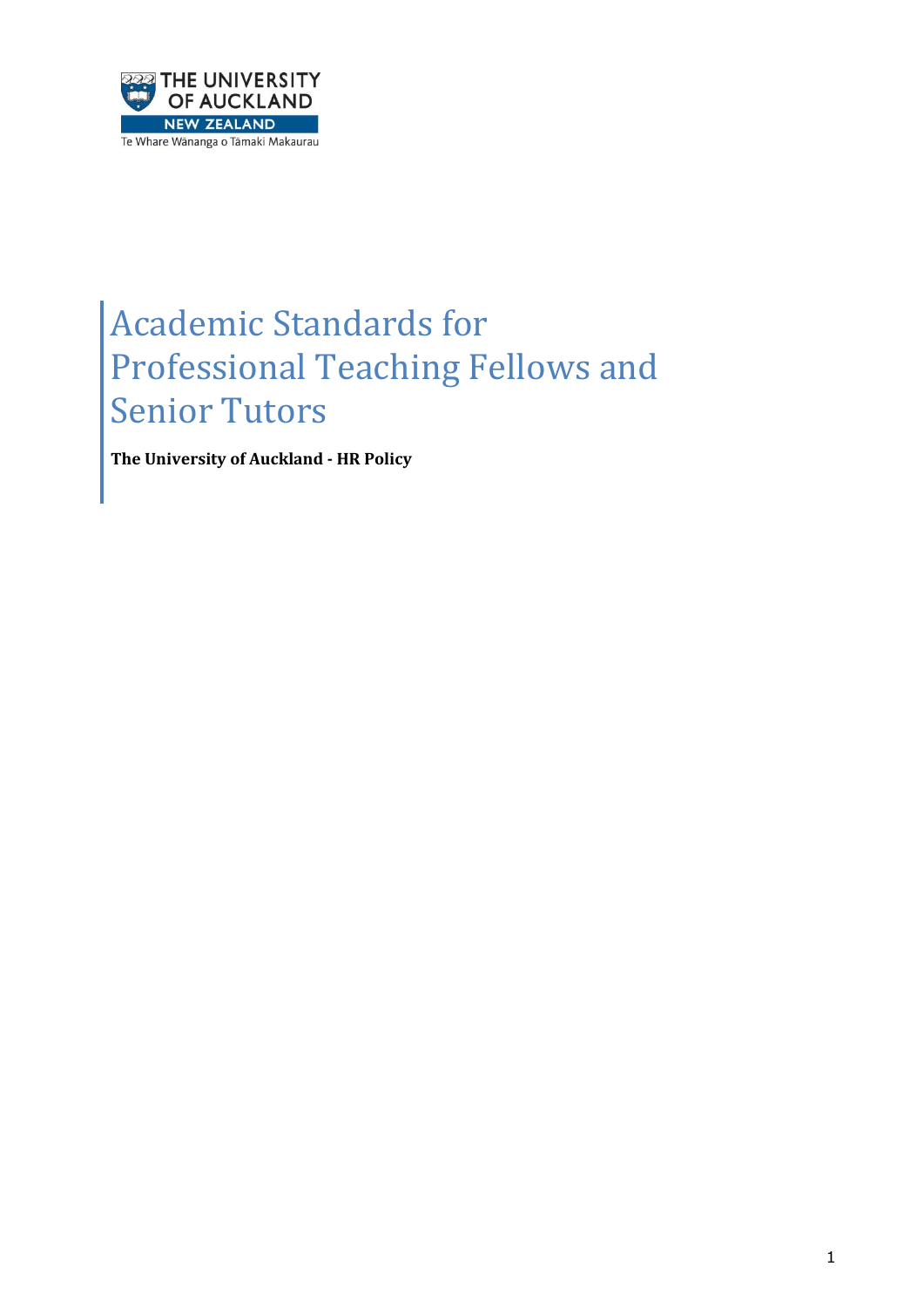

**HR Policy** 

# **Contents**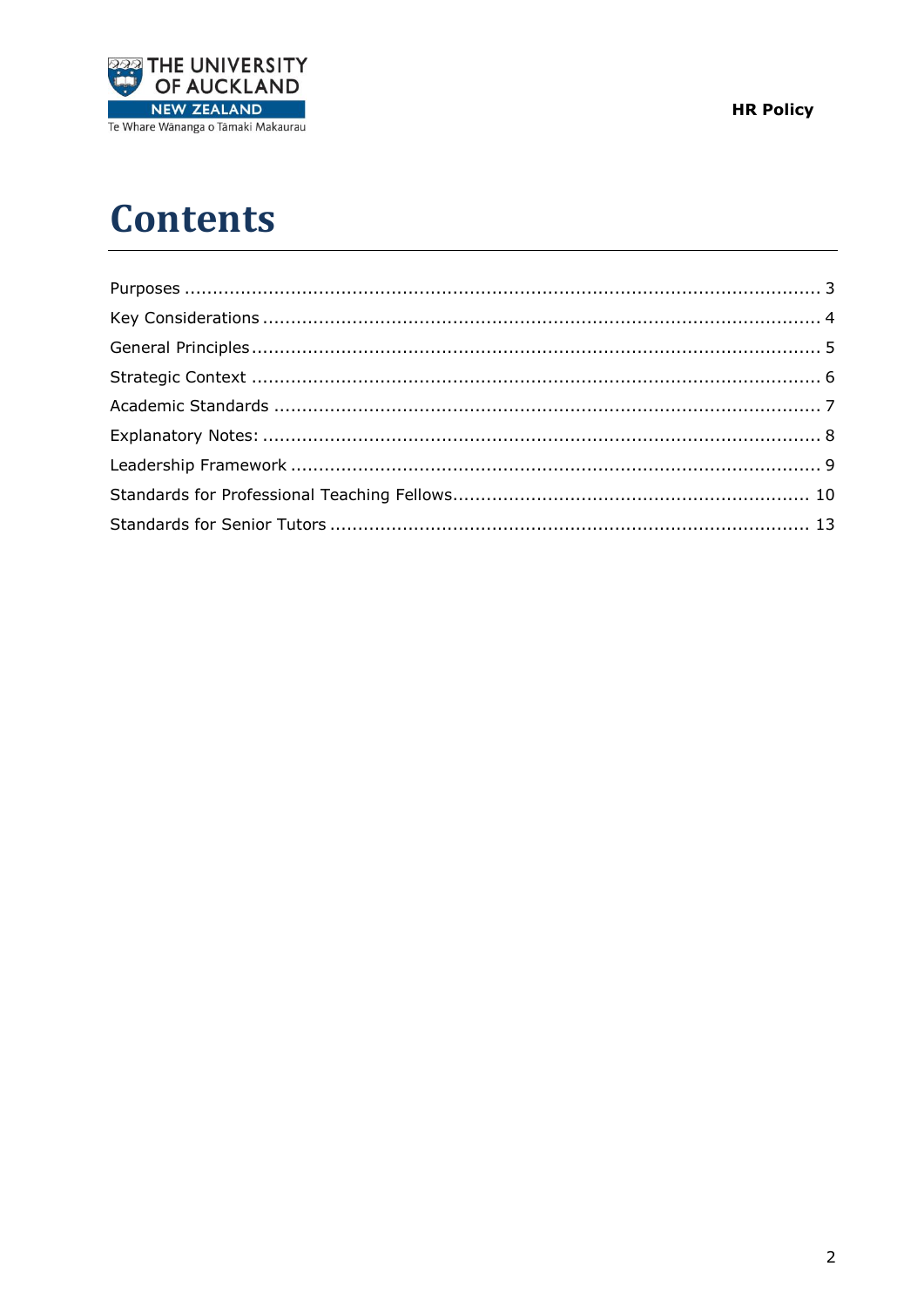

# Academic Standards

Note: Statements (other than headings) underlined are drawn *verbatim* from the Academic Collective Employment Agreement 2011-2013 and therefore may not be altered other than by agreement with the Tertiary Education Union.

## <span id="page-2-0"></span>**Purposes**

This document outlines standards for academic grades as referred to in various HR policies covering Professional Teaching Fellows and Senior Tutors: including Appointments, Continuation, Promotions, and Academic Performance Review policies.

Judgments on permanent appointment, continuation and promotion are made by committees of academic peers through a process designed to enable fair and consistent application of standards and shall reflect expectations appropriate to the particular terms of employment of the individual.

Promotion of academic staff recognises and rewards sustained excellence. Through its promotions process, the University seeks to evaluate past performance and predict future contributions. Academic standards are expressed in both qualitative and quantitative terms. Peer review is particularly important in assessing the quality and impact of teaching contributions by Professional Teaching Fellows and Senior Tutors.

In applying the criteria for appointment, continuation, promotion, or academic performance review purposes, the respective committees are required to give full and careful consideration to the expectations specified in the particular terms on which individual staff members are employed. These terms will be derived from the contracts of employment and job descriptions.

This document is intended to ensure that all staff members have an understanding of the standards they are expected to meet in order to plan and advance their careers. In addition, the standards provide clarity to staff and committees evaluating colleagues in terms of appointment, continuation, promotion and academic performance review.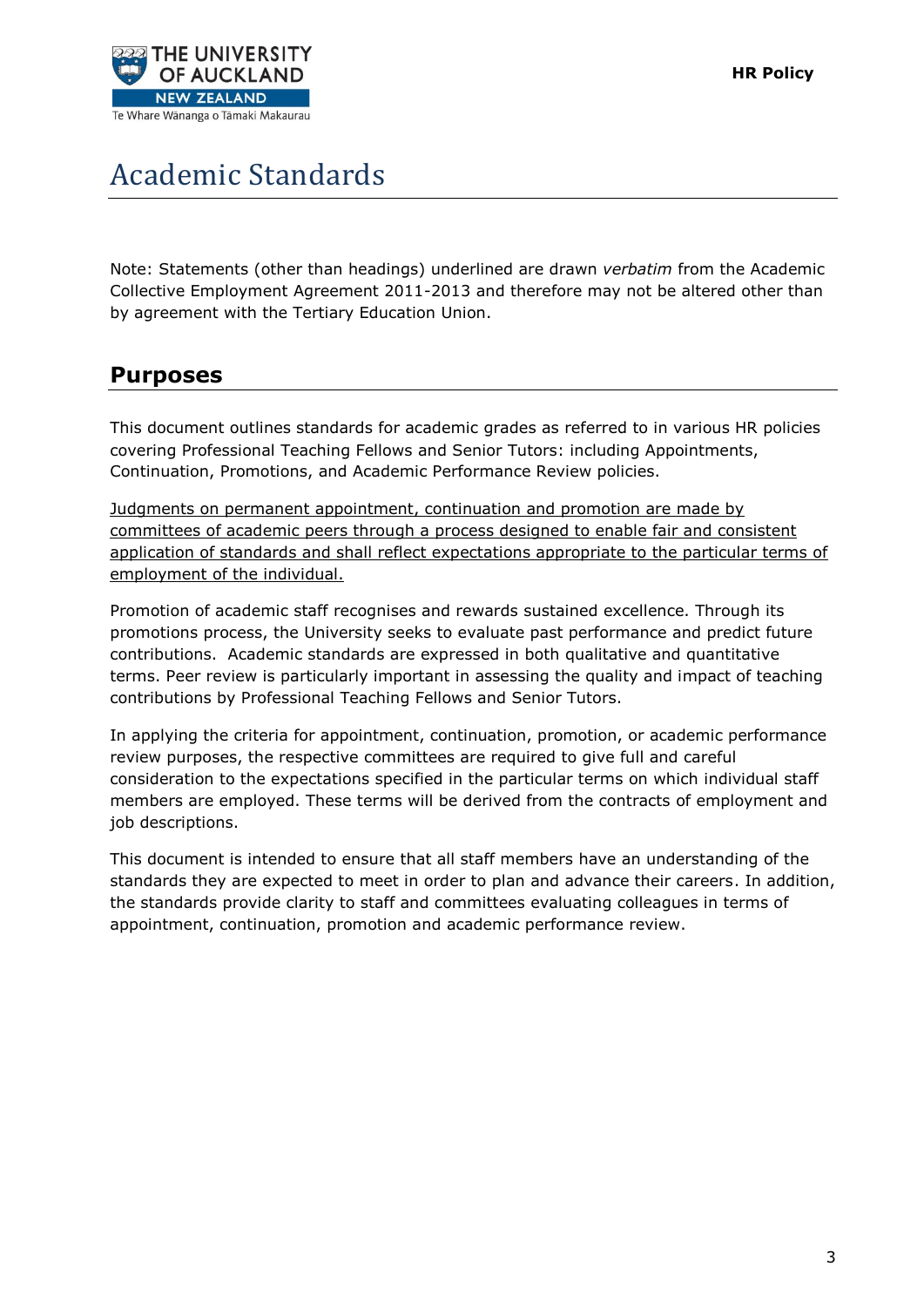# <span id="page-3-0"></span>**Key Considerations**

The standards described in this document:

- Are expressed on a "career to date" basis at key promotion points in the academic career or when appointments are made or continuation confirmed.
- Must be considered holistically (i.e. consideration of overall performance within and across the two areas rather than as absolute individual standards) and in the context of the candidate's job description
- Must be interpreted in a way that takes account of the quality and impact of contributions. The quantitative standards outlined here are a guide to the level of output expected *given* appropriate quality considerations; such considerations are fundamental to the assessment of any candidate's achievement. Committees of peers have a key role in assessing quality and impact.
- Must be consistent with the qualitative and quantitative norms that apply for their discipline in peer universities, and be applied using evaluative judgment of peers in the relevant academic discipline
- Must reflect the diversity of academic roles, responsibilities and contributions within their academic unit and to the University;
- Must reflect the University's statutory obligations under the Education Act 1989 in relation to research-informed teaching, academic freedom and the critic and conscience of society;
- Must address the University's equity and Treaty of Waitangi obligations;
- Must recognise the public good responsibilities of academics, relevant to their discipline; and

Those assessing applications for continuation and promotion over the next few years will need to take account of the fact that applicants will only recently have had the benefit of these standards, which are more explicit than those applied previously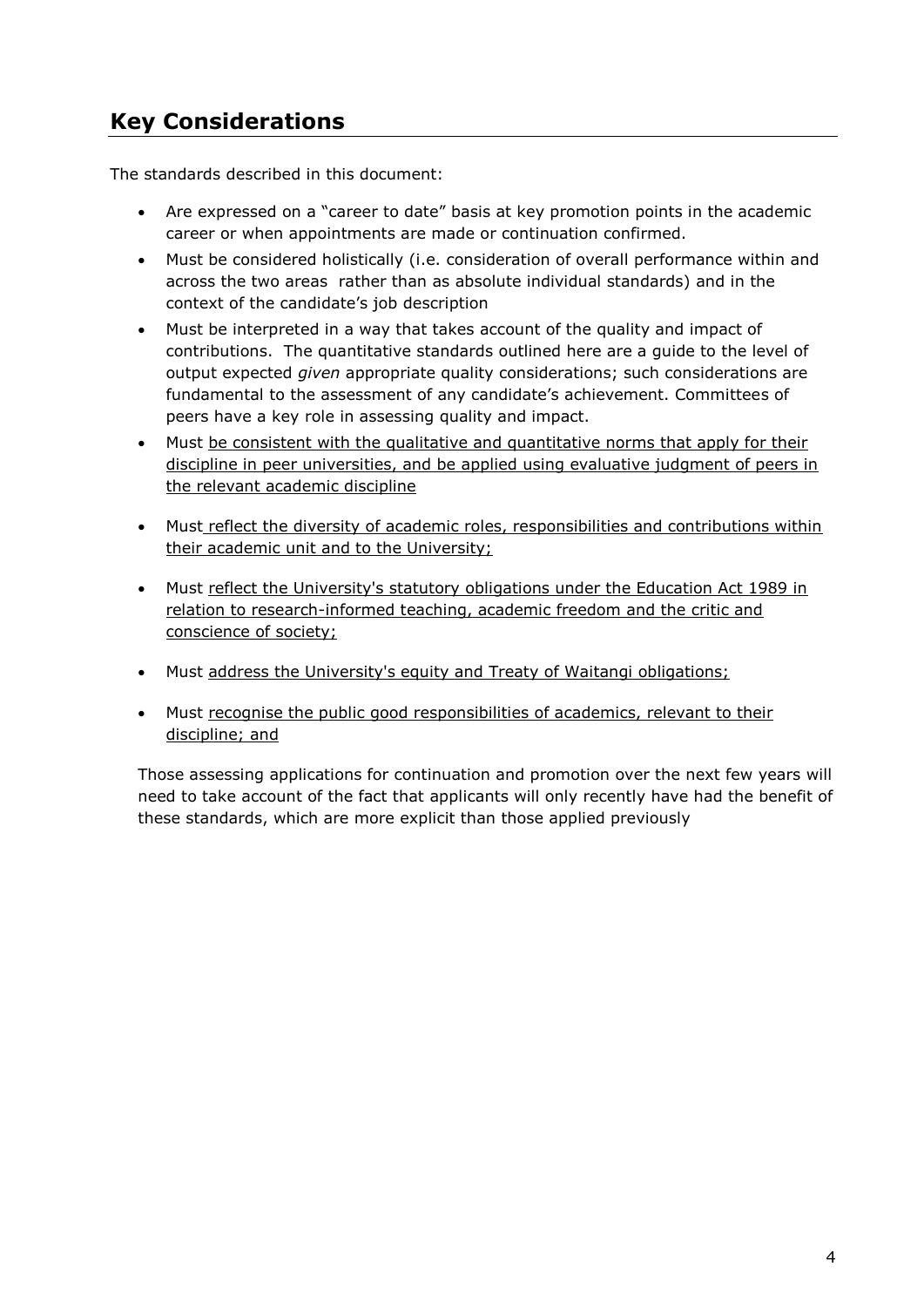## <span id="page-4-0"></span>**Appointment and continuation**

To be **appointed to or continued in** an academic grade, the staff member must, on objective evidence, demonstrate achievement or ability of a kind appropriate to the grade to which they are seeking appointment or continuation.

In the case of entry level appointments (e.g. Senior Tutor 1 or Professional Teaching Fellow 1), the applicant must demonstrate the potential to meet the standards specified.

#### **Advancement between steps**

To receive **advancement between steps in a grade** the staff member must demonstrate evidence of sustained performance appropriate to his/her current grade.

## **Promotion**

Promotion of academic staff is designed to recognise and reward sustained performance. To be **promoted**, staff members must, on objective evidence, be able to perform at an advanced level at their current grade and demonstrate achievement or ability of a kind appropriate to the grade to which they are seeking promotion.

#### *Eligibility*

Candidates must have been employed and their performance evaluated for at least four teaching sessions (semesters, summer school, quarters) at the University of Auckland before being eligible for consideration for promotion. The specifications relates to the range and duration of teaching activities necessary to demonstrate sustained performance, not to the duration of employment.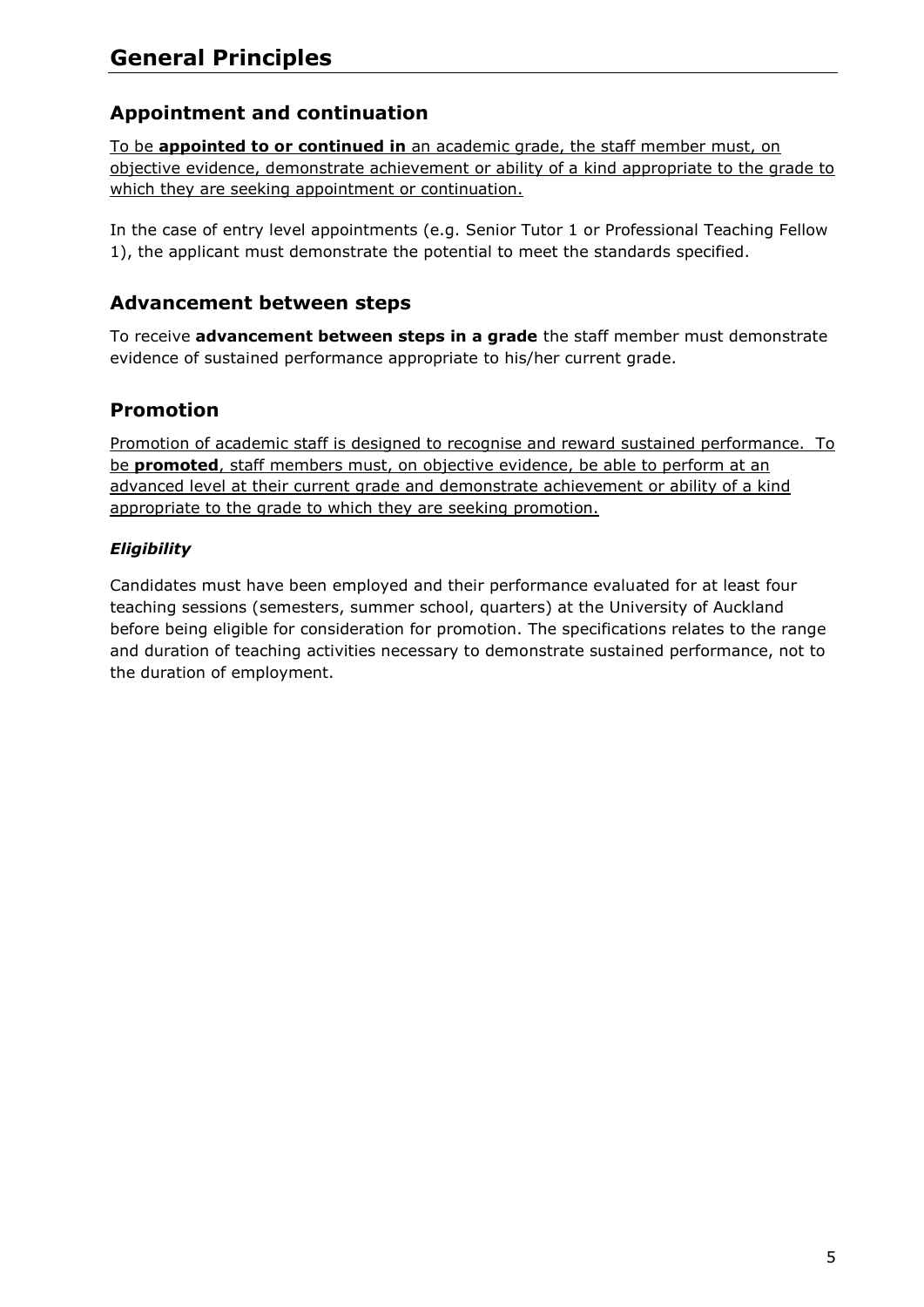# <span id="page-5-0"></span>**Strategic Context**

The University's Academic Standards are aligned to The University of Auckland Strategic Plan 2013-2020. That Plan may be paraphrased in relation to the two broad areas of contribution as follows:

In **Teaching**, the University seeks to: maintain the student body at about its current size; attract a diverse student body of the highest possible academic potential; increase the proportion of taught and research postgraduates and of international students ; significantly enhance numbers of masters and doctoral completions; and create a high quality learning environment and extracurricular experience that maximise the opportunity for all our students to succeed.

In other relevant aspects of its strategy, which for this purpose are grouped under **Service and Leadership**, the University seeks to: enhance its international activities and reputation; fulfil its responsibilities under the Treaty of Waitangi/Te Tiriti o Waitangi; develop effective partnerships with its communities, alumni and friends; create and retain a body of accomplished and well supported staff; create an environment that promotes achievement of equity goals ; advance its role as critic and conscience of society; and manage the University in a way that diversifies its revenues, enhances its infrastructure, supports its activities and safeguards its long-term viability and autonomy. It sees leadership in all its activities and all levels in the University as being critical to this process.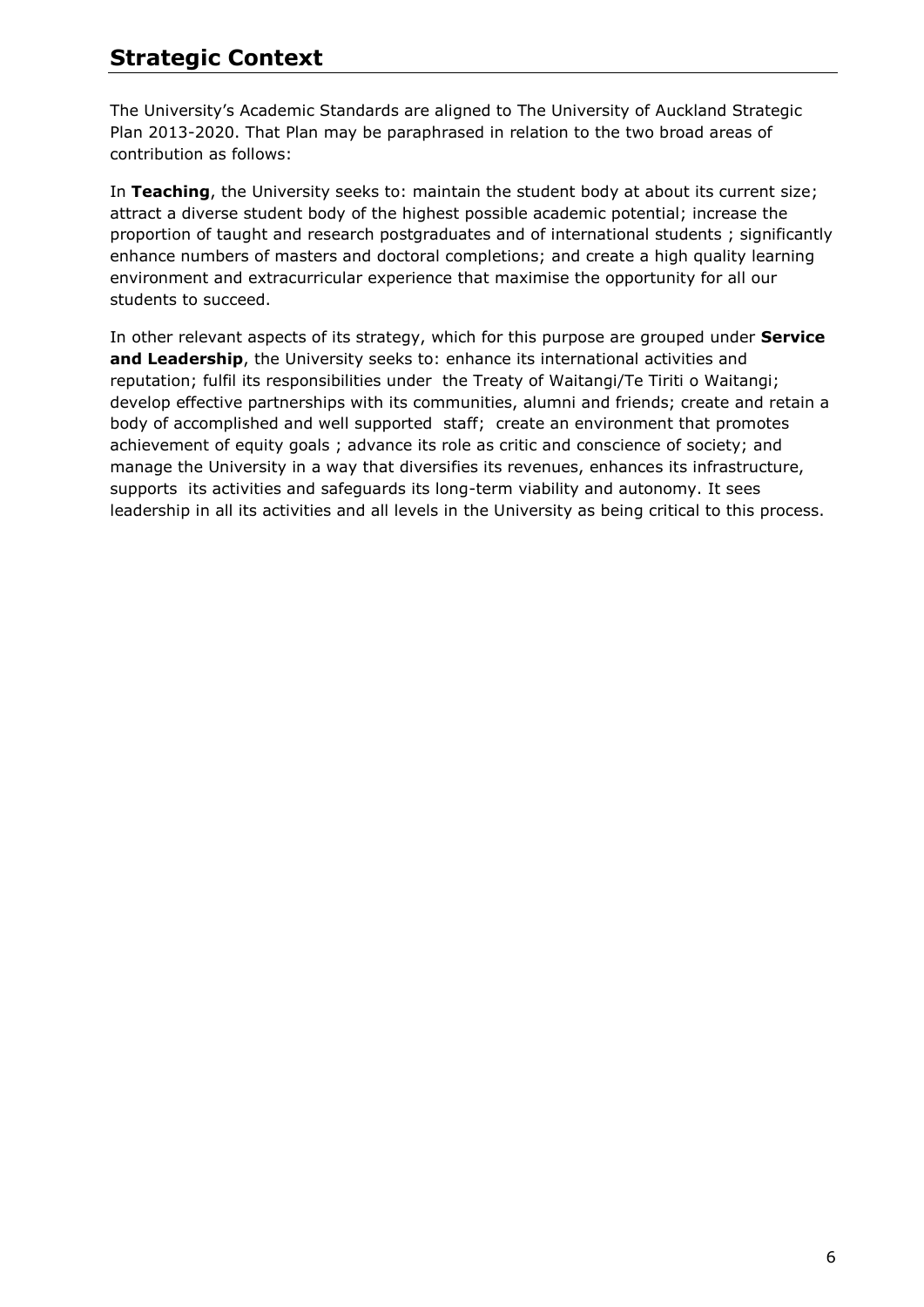# <span id="page-6-0"></span>**Academic Standards**

The standards which follow are expressed as "career to date" standards. In assessing performance of senior staff against these standards, emphasis should be placed on recent achievements but not to the exclusion of earlier performance. For promotion, evidence will required of effective engagement with teaching, and service responsibilities at the University of Auckland relative to the length of employment at this institution.

The standards are to be considered holistically: thus performance above expectations in one area may be considered to compensate for lesser performance in another, provided that performance in each area is considered to be satisfactory (in both the extent and quality of the contribution) and that there is evidence of on-going progress and sustained achievements. Holistic judgment of performance should be the basis for all assessments, not a second step to rethink the decision on an application. Particular standards are to be seen as indicative thresholds, not as rigid barriers.

Normally there are two broad areas of contribution which are considered in assessments for appointment, continuation, promotion or academic performance reviews of Professional Teaching Fellows and Senior Tutors. Each will be evaluated to the extent that the particular area of contribution is consistent with the terms on which a staff member is employed.

The two broad areas are:

- Contributions to teaching (experience and achievement in teaching), learning and supervision ("Teaching"). Processes for the evaluation of Teaching are described in Appendix 1.
- Contributions to the University (including to the academic unit or faculty) in institutional planning, governance, leadership and operations and/or to the discipline, the profession and the community in the candidate's fields of expertise ("Service and Leadership")

Note that while the Academic Employment Agreement does not provide for Senior Tutors to have research as part of their role (see clause 1.3, Schedule 1) there are some cases in which that has been permitted. In such cases, contributions to research must also be considered in evaluating the performance of the Senior Tutor.

Note that 'Leadership', as used throughout the document, refers to the concept as described in the Leadership Framework (see below). Key features of leadership, as used here, include the understanding that all staff may play a leadership role within their working environments and that the University wishes to foster a culture of distributed leadership and recognise accomplishments in this area accordingly.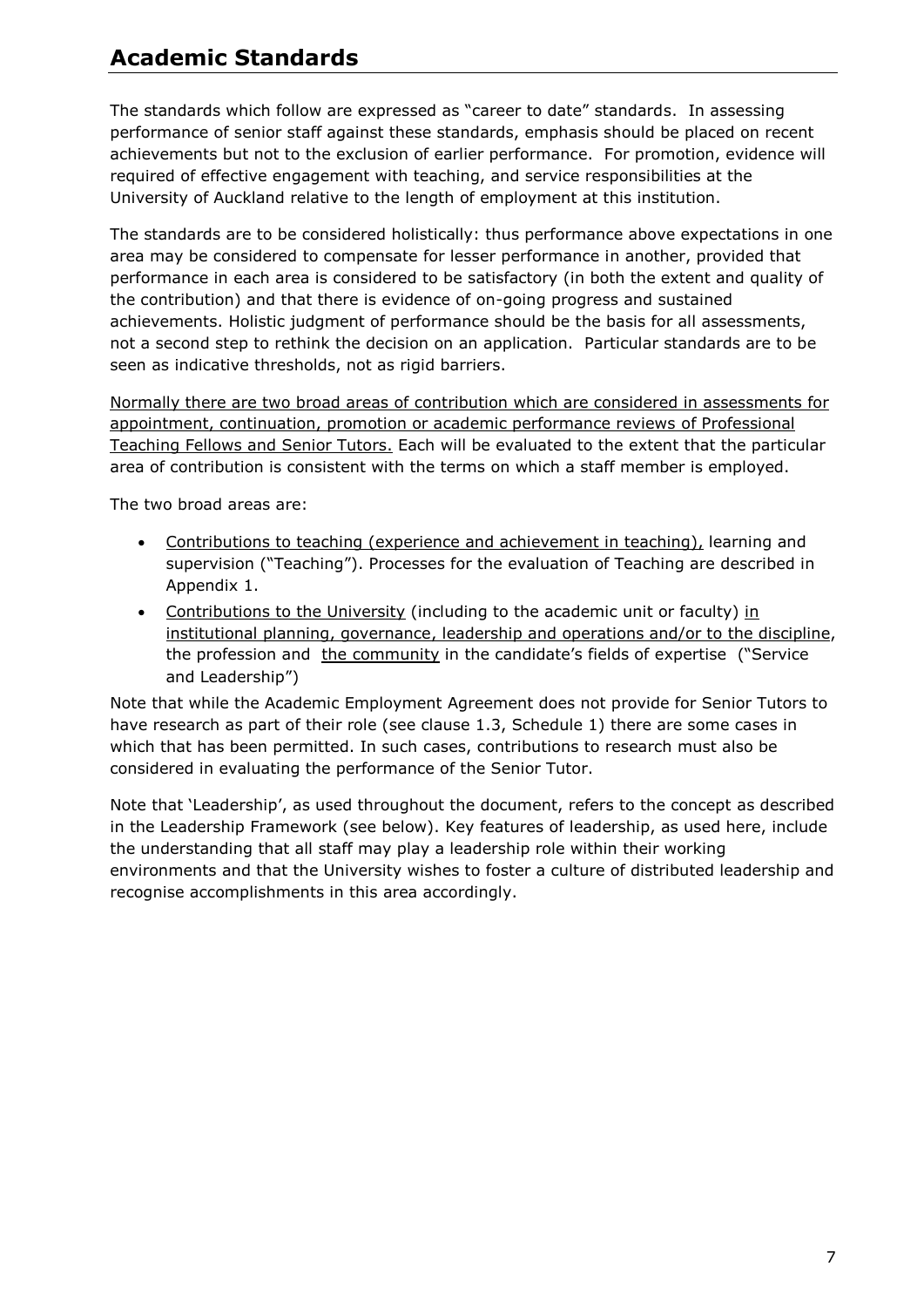## <span id="page-7-0"></span>**Explanatory Notes – Professional Teaching Fellows Only:**

- PTF staff are expected to demonstrate teaching that enables student learning and engagement, is informed by research and is responsive to student feedback.
- It is noted that PTFs carry out teaching activities in partnership with the academic colleague who is responsible for approving course design, assessment content and level, and for assessment moderation.
- The University expects that some PTFs engage in clinical settings as part of their contractual teaching responsibilities, and an appropriate interpretation of the teaching standards will apply and should be captured in the practice notes.
- Where PTFs are contracted to engage in clinical settings that do not involve teaching, the University expects clinical managers to provide a report.

## **Explanatory Notes – Senior Tutors Only:**

- Senior Tutors are expected to demonstrate teaching that enables student learning and engagement is informed by research and is responsive to student feedback.
- It is noted that Senior Tutors carry out teaching activities in partnership with the academic colleague who is responsible for approving course design, assessment content and level, and for assessment moderation.

Applicants' merit relative to opportunity will be taken into account when considering their application as per the University's Merit Relative to Opportunity Policy.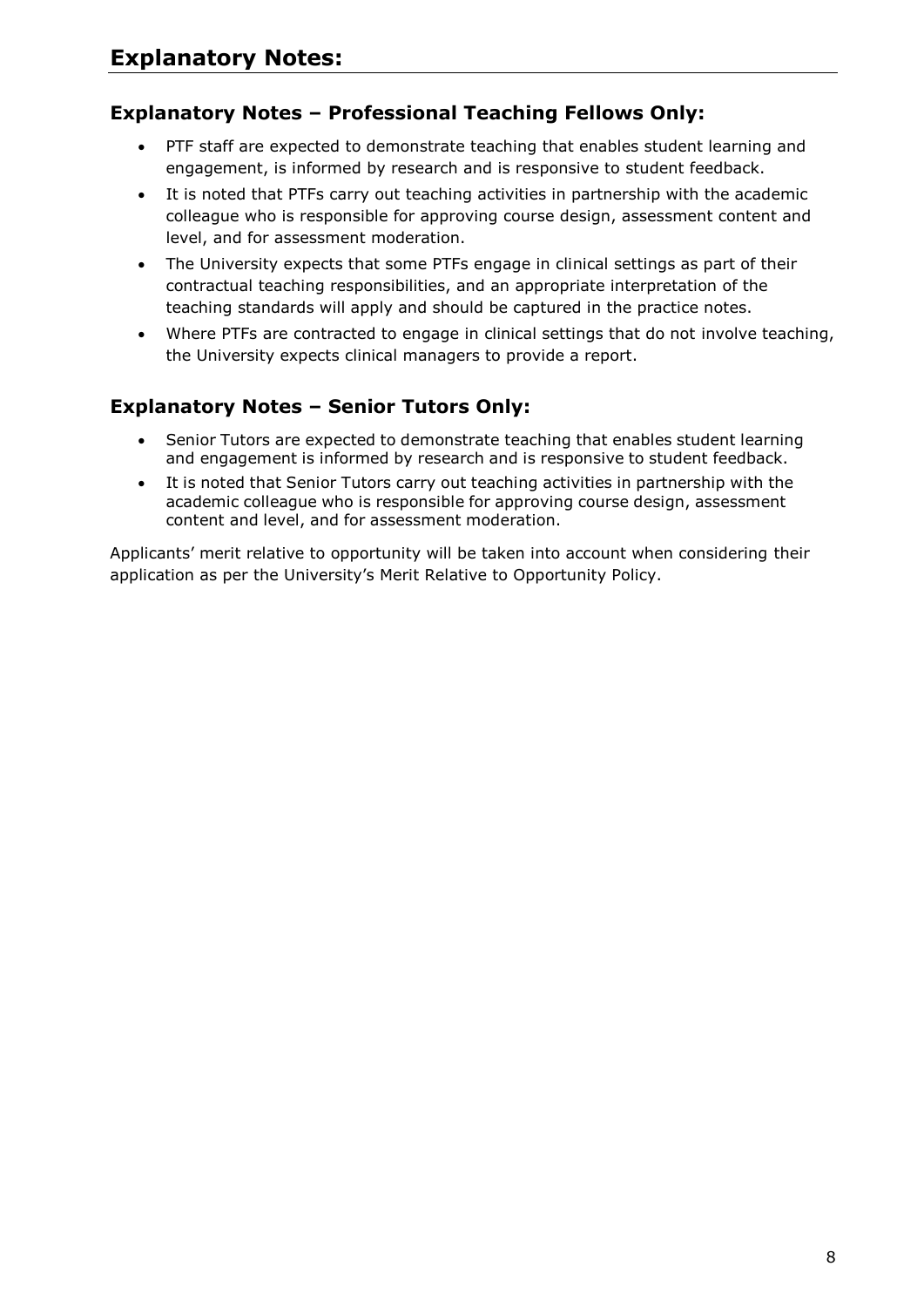## <span id="page-8-0"></span>**Overview**

In a people-focused institution like the University, the performance and engagement of staff is an important factor in its success. The University has identified the need to increase its leadership capability across all academic and professional staff as an essential element to achieving its aspirations and strategic objectives.

Leadership is not just a position or title - all staff play a leadership role and are expected to demonstrate leadership behaviours in the conduct of their work. The Leadership Framework reflects and encourages a culture of distributed leadership.

The University of Auckland's five leadership dimensions and associated capabilities identify the behaviours that help ensure excellence in teaching, research, service and administration for all staff. The Leadership Dimensions are:

- Exhibiting Personal Leadership
- Setting Direction
- Innovating and Engaging
- Enabling People
- Achieving Results

The Leadership Framework provides clarity and a shared vision of what leadership looks like at The University of Auckland, whether in formal or informal leadership and management roles.

The leadership framework will give purpose and focus to the enhancement of leadership for all staff across the University.

## **Using the Leadership Framework**

How the leadership behaviours are demonstrated at the individual level depends on the role and context in which each person operates.

The framework is designed to act as a reference for demonstrating our leadership behaviours and effectiveness. It will act as a guide for leadership development both at a personal level and when shaping the development of others.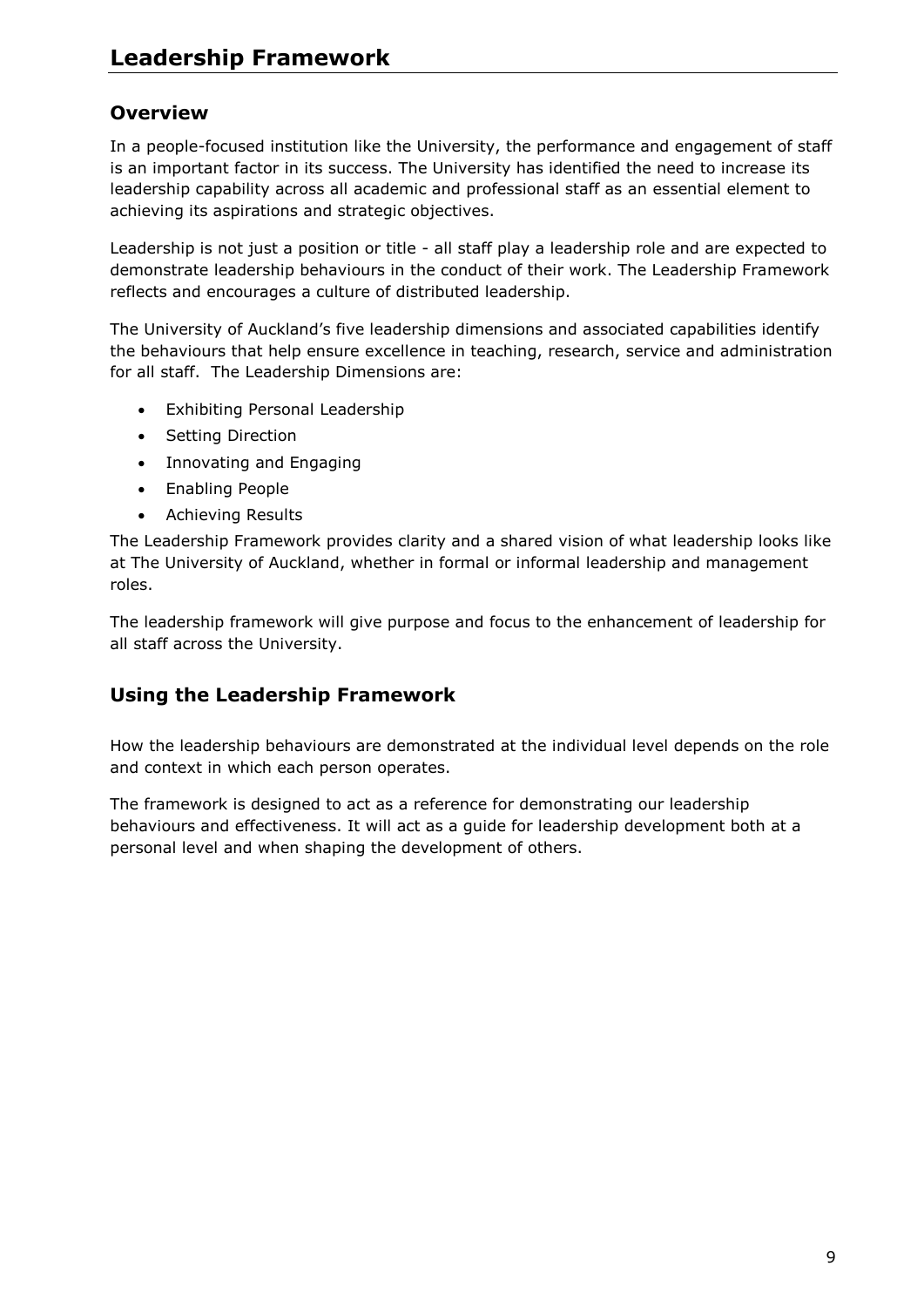# <span id="page-9-0"></span>**Standards for Professional Teaching Fellows**

#### **Professional Teaching Fellow Level 1**

At Level 1, Professional Teaching fellows are expected to demonstrate appropriate qualifications and the potential to succeed in teaching, service and leadership. Their teaching should be informed by understanding of current research in the discipline and, where relevant, by knowledge of professional practice. It should enhance student learning and respond effectively to student feedback. In service and leadership the staff member should make a positive contribution to the work environment within his/her immediate area/discipline.

### **Professional Teaching Fellow Level 2**

At Professional Teaching Fellow Level 2, staff members are expected to:

#### *Teaching*

- Have demonstrated teaching that is informed by understanding of current research in the discipline and, where relevant, by knowledge of professional practice
- Have demonstrated teaching that is informed by understanding of research on teaching and learning in higher education
- Have demonstrated teaching that enhances student learning and engagement and responds effectively to student feedback
- Have developed innovations in teaching and learning aimed at improving student learning and understanding
- Have demonstrated the impact and quality of innovations in teaching and professional practice through peer review
- Have shared successful innovations with colleagues

#### *Service and Leadership*

 Show evidence of service and leadership (as defined above, consistent with the Leadership Framework) within his/her immediate area/discipline, and at the department/school level

### **Professional Teaching Fellow Level 3**

At Professional Teaching Fellow Level 3, staff members are expected to:

#### *Teaching*

- Have demonstrated teaching that is informed by an in-depth understanding of current research in the discipline and, where relevant, by expert knowledge of professional practice
- Have demonstrated teaching in a way that is informed by in-depth understanding of research on teaching and learning in higher education
- Have demonstrated the use of student feedback to improve learning and engagement for all students
- Have developed and evaluated innovations in teaching and learning for their impact on student understanding and engagement
- Have actively sought ways to share successful innovations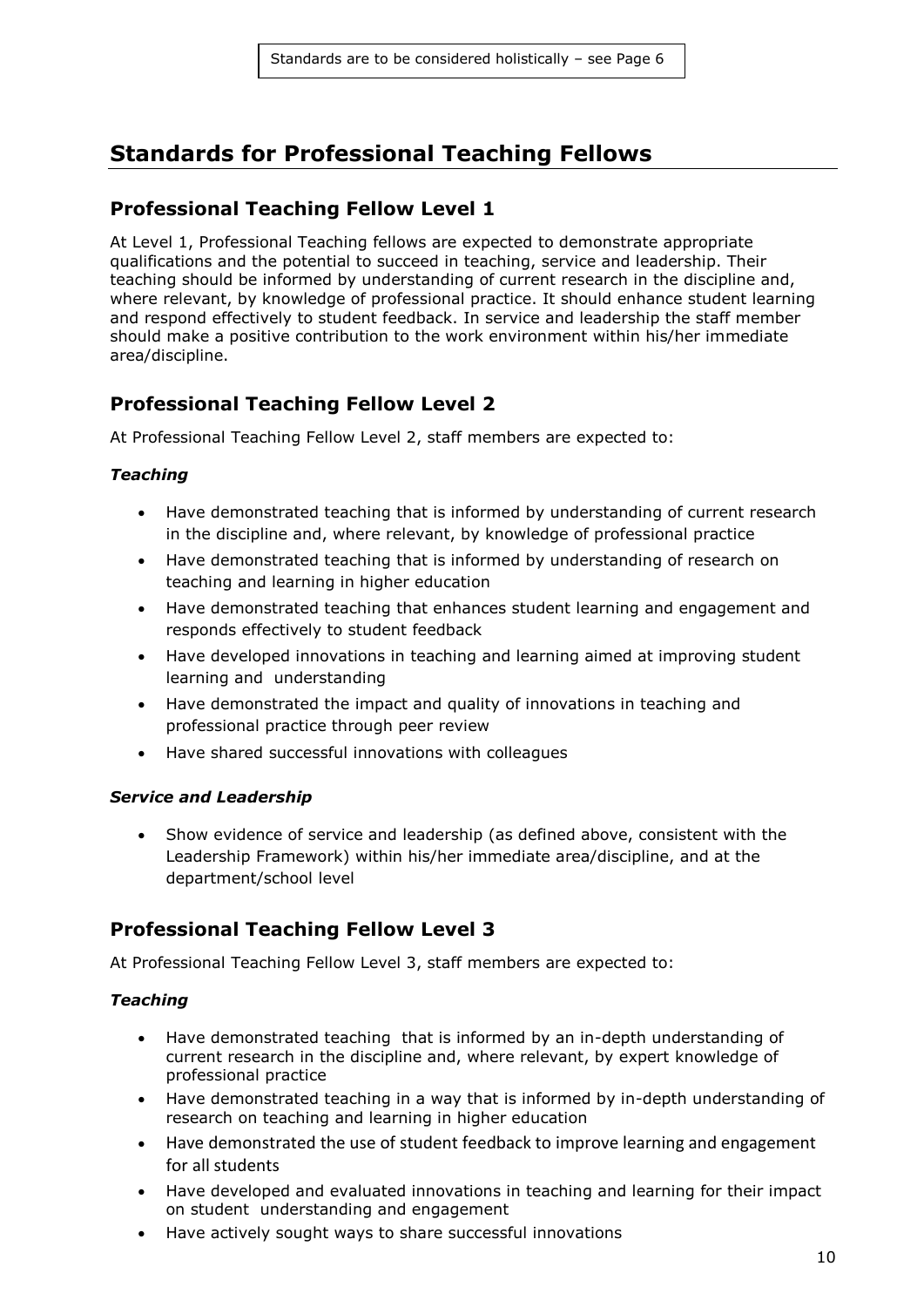- Have demonstrated the impact and quality of innovations in teaching and professional practice through peer review
- Have engaged in mentoring less experienced staff

#### *Service and Leadership*

 Show evidence of service and leadership (as defined above, consistent with the Leadership Framework) within his/her immediate area/discipline, at the department/school level and to the faculty

#### **Professional Teaching Fellow Level 4**

At Professional Teaching Fellow Level 4, staff members are expected to:

#### *Teaching*

- Have demonstrated teaching that is informed by an in-depth and confident understanding of current research in the discipline and, where relevant, by expert and comprehensive knowledge of professional practice
- Have demonstrated the ability to draw on the research base on teaching and learning in higher education to evaluate alternative approaches to teaching and to explain selection of approach/es for particular groups of students
- Have demonstrated sustained commitment to improving learning and engagement for all students
- Have led the development and evaluation of innovations in teaching and learning and have had them peer-reviewed for their impact on student understanding and engagement
- Have led the dissemination of effective practice
- Have demonstrated leadership in the professional development of less experienced staff

#### *Service and Leadership*

 Show evidence of service and leadership (as defined above, consistent with the Leadership Framework) within his/her immediate area/discipline, at the department/school level , to the faculty, the University and beyond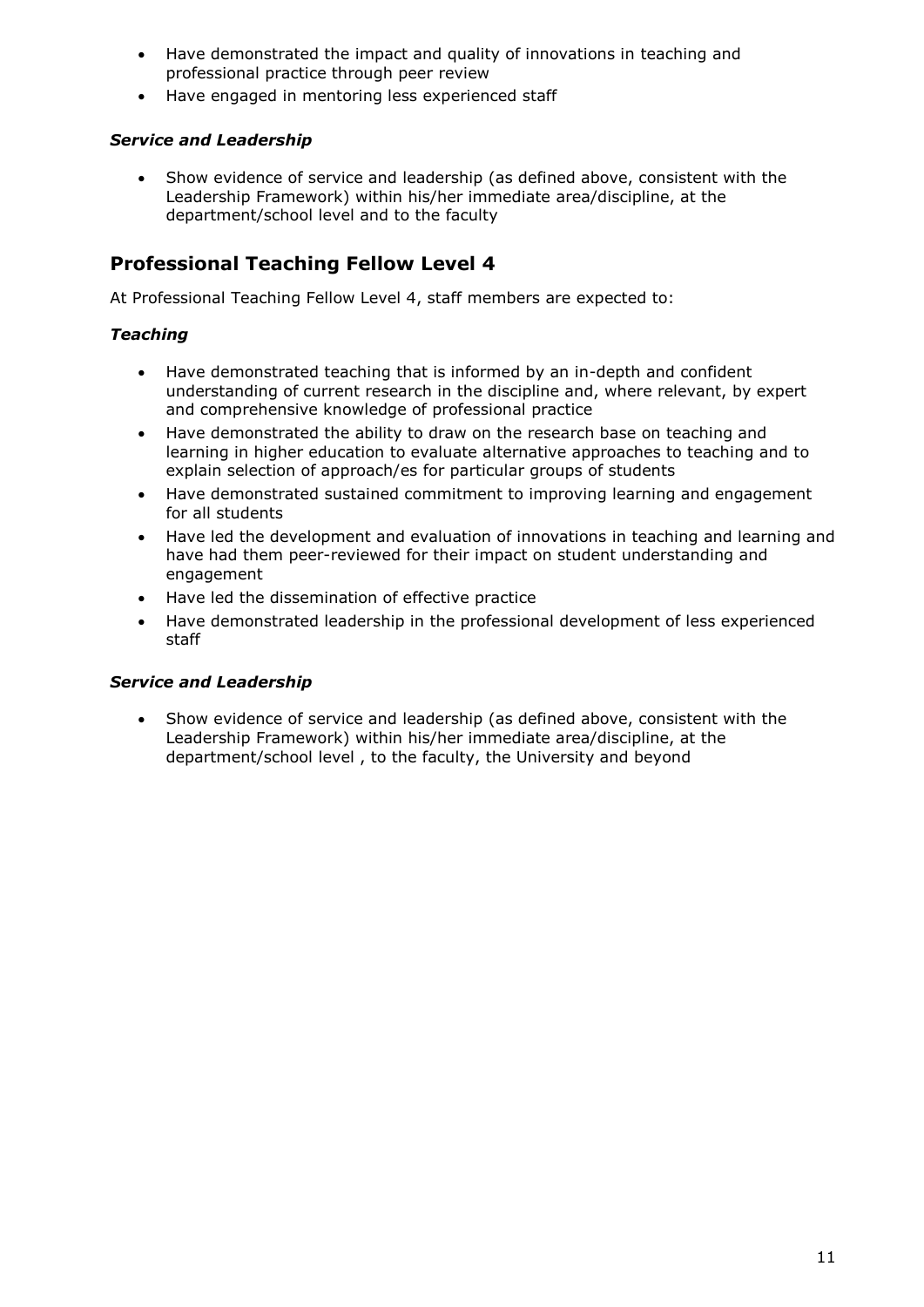# **Leadership Framework – Academic Standards Professional Teaching Fellow (PTF)**

| <b>Academic Grade</b>                                                                                                                                                                                                                                                                                                                                         | <b>PTF</b><br>Level 1                                            | <b>PTF</b><br><b>Level 2</b> | <b>PTF</b><br><b>Level 3</b>      | <b>PTF</b><br>Level 4                                   |  |
|---------------------------------------------------------------------------------------------------------------------------------------------------------------------------------------------------------------------------------------------------------------------------------------------------------------------------------------------------------------|------------------------------------------------------------------|------------------------------|-----------------------------------|---------------------------------------------------------|--|
|                                                                                                                                                                                                                                                                                                                                                               | Increasing scope, responsibility, contact and impact             |                              |                                   |                                                         |  |
| Standards<br><b>Leadership Dimensions and</b><br><b>Capabilities</b>                                                                                                                                                                                                                                                                                          | Own academic<br>responsibilities<br>Immediate<br>area/discipline | Department/<br>School level  | Department/<br>School/<br>Faculty | Department/<br>School/<br>Faculty/<br><b>University</b> |  |
| <b>Exhibiting Personal Leadership</b><br>Rangatiratanga                                                                                                                                                                                                                                                                                                       |                                                                  |                              |                                   |                                                         |  |
| <b>Personal Attributes:</b> Displays integrity, professionalism, adaptability and<br>courage, accurately perceive and interpret own and others' emotions and<br>behaviours in the context of the situation to effectively manage own<br>responses, reactions and relationships.                                                                               |                                                                  |                              |                                   |                                                         |  |
| <b>Interpersonal Effectiveness:</b> Communicates with clarity, using<br>constructive interpersonal behaviours and interactions to influence others,<br>resolve conflict and inspire cooperation and achievement.                                                                                                                                              |                                                                  |                              |                                   |                                                         |  |
| <b>Setting Direction</b><br>Mana Tohu                                                                                                                                                                                                                                                                                                                         |                                                                  |                              |                                   |                                                         |  |
| <b>University Awareness:</b> Displays an understanding of the international and<br>commercial context in which the University operates and how the University<br>works to successfully achieve results.                                                                                                                                                       |                                                                  |                              |                                   |                                                         |  |
| <b>Planning &amp; Organising:</b> Established courses of action for self/and others<br>to ensure that work is completed efficiently, while building/contributing to a<br>successful work/project/research team.                                                                                                                                               |                                                                  |                              |                                   |                                                         |  |
| <b>Stakeholder Service:</b> Ensures that the service provided to stakeholders is<br>a driving force behind decisions and activities; crafts and/or implements<br>service practices that meet the needs of stakeholders (as well students and<br>staff) and the University, including a safe and healthy environment.                                          |                                                                  |                              |                                   |                                                         |  |
| <b>Innovating and Engaging</b><br>Whakamatära                                                                                                                                                                                                                                                                                                                 |                                                                  |                              |                                   |                                                         |  |
| <b>Relationship Building:</b> Establishes and maintains effective working<br>relationships with stakeholders inside and outside the University, using an<br>appropriate interpersonal style to advance the University's objectives.                                                                                                                           |                                                                  |                              |                                   |                                                         |  |
| <b>Facilitating Change &amp; Innovation:</b> Facilitates and supports University<br>changes needed to adapt to changing external/market demands, technology,<br>and internal initiatives; initiates new approaches to improve results by<br>transforming University culture, systems, or programmes/services.                                                 |                                                                  |                              |                                   |                                                         |  |
| <b>Enabling People</b><br>Hāpai                                                                                                                                                                                                                                                                                                                               |                                                                  |                              |                                   |                                                         |  |
| <b>Scholarship/Professional Development:</b> Engages in discovering,<br>integrating, applying and disseminating the knowledge and professional<br>skills necessary to be successful in current and future roles; promotes<br>collegiality and actively pursues development experiences to improve<br>personal impact and that of the University.              |                                                                  |                              |                                   |                                                         |  |
| <b>Valuing Equity:</b> Works actively to support the University's commitment to<br>Maori, Te Tiriti o Waitangi and equity; values the capabilities and insights of<br>individuals (both inside and outside the organisation) with diverse<br>backgrounds, styles, abilities, and motivation.                                                                  |                                                                  |                              |                                   |                                                         |  |
| <b>Coaching and Developing Others:</b> Provides feedback, instruction and<br>development quidance to help others (individuals and teams) excel in their<br>current or future responsibilities; plans and supports the development of<br>individual/team skills and abilities.                                                                                 |                                                                  |                              |                                   |                                                         |  |
| Or<br><b>Leading Teams:</b> Uses appropriate methods and interpersonal styles to<br>develop, motivate, and guide the work/project/research team to attain<br>successful outcomes and objectives.                                                                                                                                                              |                                                                  |                              |                                   |                                                         |  |
| <b>Achieving Results</b><br>Whai hua                                                                                                                                                                                                                                                                                                                          |                                                                  |                              |                                   |                                                         |  |
| <b>Decision Making:</b> Identifies and understands issues, problems, and<br>opportunities; compares data from different sources to draw conclusions and<br>uses effective approaches for choosing a course of action or developing<br>appropriate solutions; takes action that is consistent with available facts,<br>constraints, and probable consequences. |                                                                  |                              |                                   |                                                         |  |
| <b>Delivering Results:</b> Sets high objectives for personal/group<br>accomplishment; uses measurement methods to monitor progress toward<br>goals; tenaciously works to meet or exceed goals managing resources<br>responsibly; seeks continuous improvements.                                                                                               |                                                                  |                              |                                   |                                                         |  |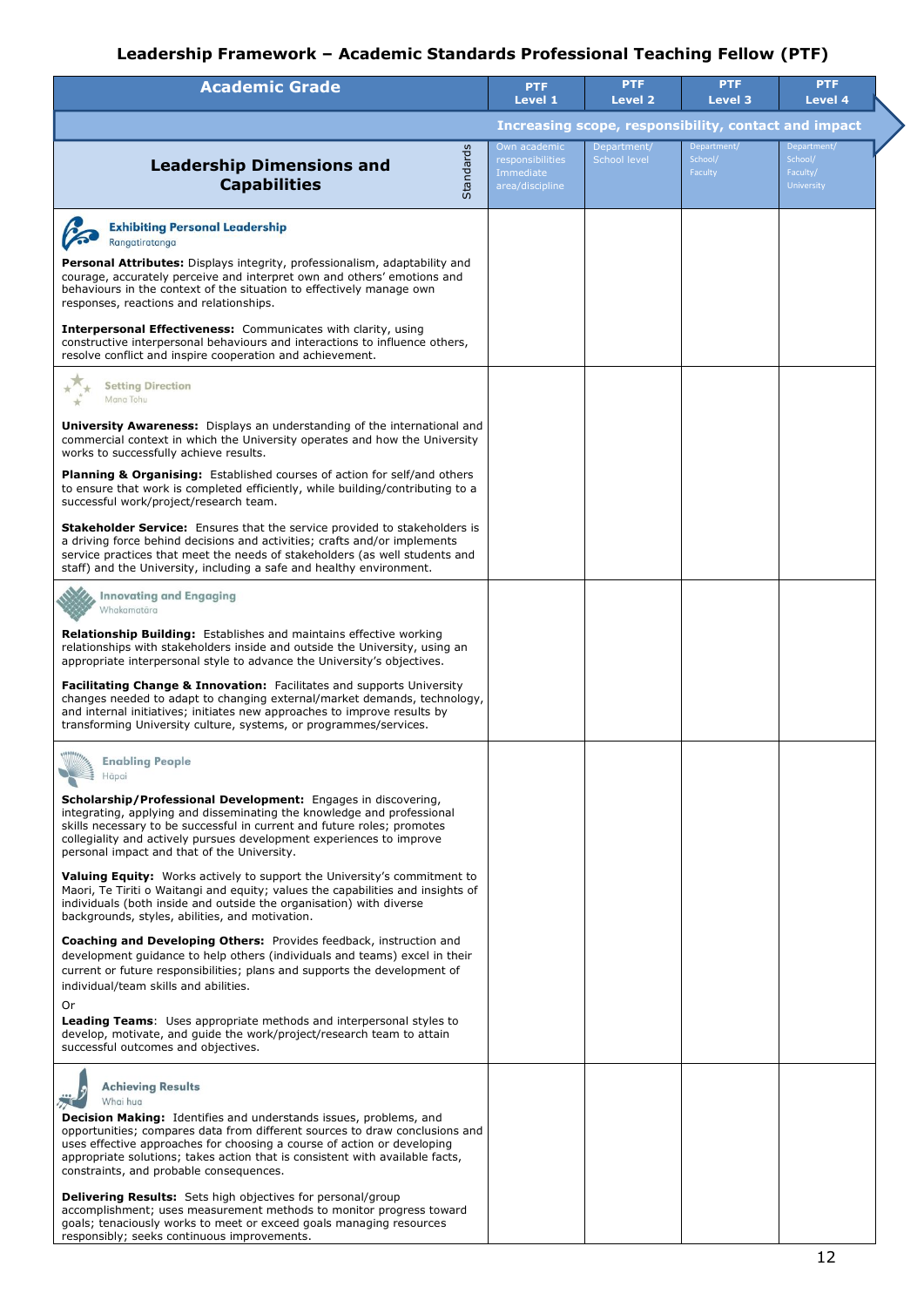# <span id="page-12-0"></span>**Standards for Senior Tutors**

#### **Senior Tutor Level 1**

At Level 1, Senior Tutors are expected to demonstrate appropriate qualifications and the potential to succeed in teaching, service and leadership. Their teaching should be informed by understanding of current research in the discipline, of research on teaching and learning in higher education and, where relevant, by knowledge of professional practice. It should enhance student learning and respond effectively to student feedback. In service and leadership the staff member should make a positive contribution to the work environment within his/her immediate area/discipline.

### **Senior Tutor Level 8**

At Senior Tutor Level 8, staff members are expected to:

#### *Teaching*

- Have demonstrated teaching that is informed by an in-depth and confident understanding of current research in the discipline and, where relevant, by expert and comprehensive knowledge of professional practice
- Have demonstrated the ability to draw on the research base on teaching and learning in higher education to evaluate alternative approaches to teaching and to explain selection of approach/es for particular groups of students
- Have demonstrated sustained commitment to improving learning and engagement for all students
- Have led the development and evaluation of innovations in teaching and learning for their impact on student understanding and engagement
- Have led the dissemination of effective practice
- Have demonstrated leadership in the professional development of less experienced staff

#### *Service and Leadership*

 Show evidence of service and leadership (as defined above, consistent with the Leadership Framework) within his/her immediate area/discipline, at the department/school level, to the faculty, the University and beyond